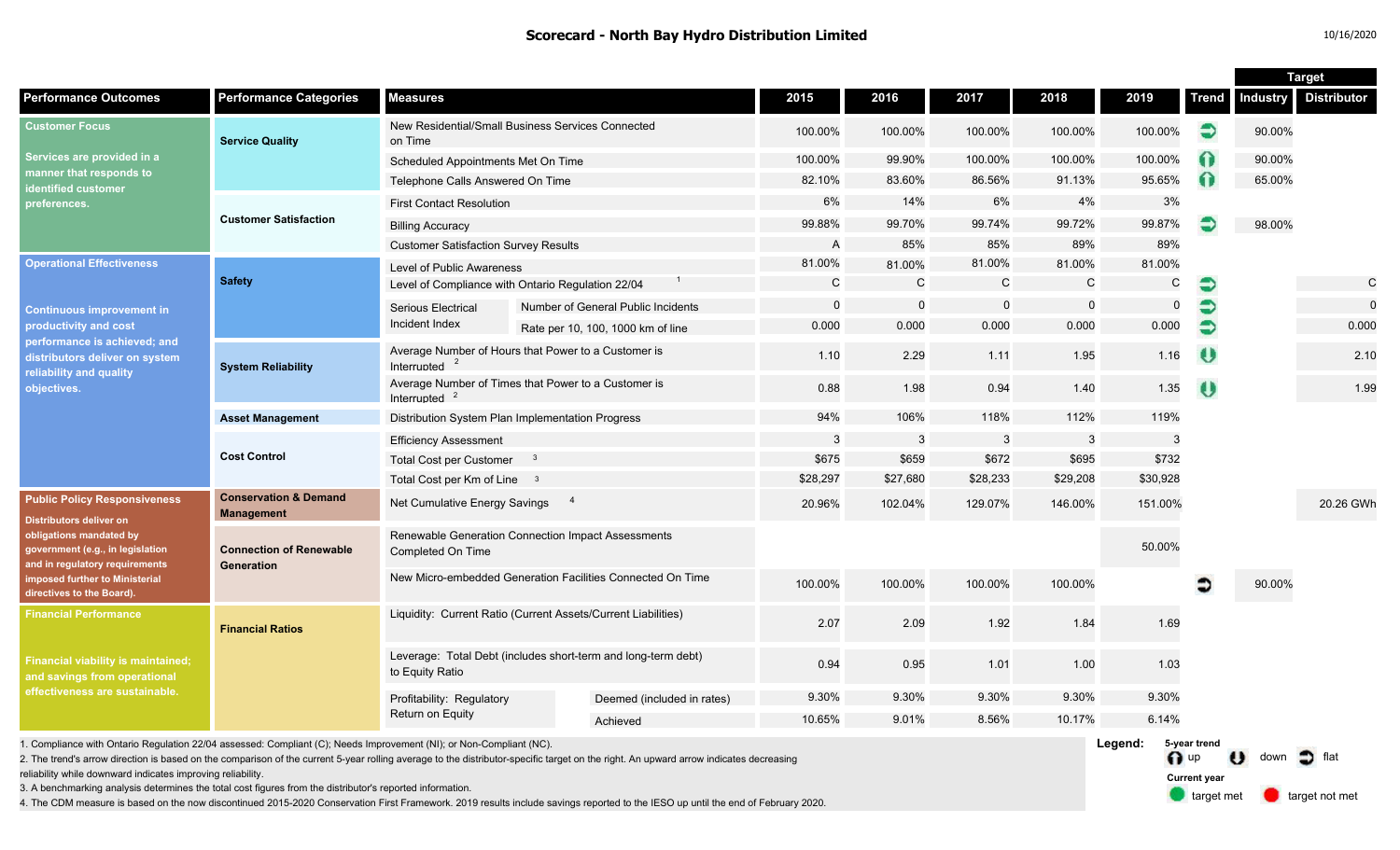## **2019 Scorecard Management Discussion and Analysis ("2019 Scorecard MD&A")**

The link below provides a document titled "Scorecard - Performance Measure Descriptions" that has the technical definition, plain language

description and how the measure may be compared for each of the Scorecard's measures in the 2019 Scorecard MD&A:

**[http://www.ontarioenergyboard.ca/OEB/\\_Documents/scorecard/Scorecard\\_Performance\\_Measure\\_Descriptions.pdf](http://www.ontarioenergyboard.ca/OEB/_Documents/scorecard/Scorecard_Performance_Measure_Descriptions.pdf)**

# **Scorecard MD&A - General Overview**

In 2019 North Bay Hydro Distribution Ltd. ("NBHDL") once again met or exceeded all performance targets, continuing the 5-year trend that consistently shows an efficient, stable business meeting industry objectives.

- ✓ NBHDL operates under the distribution license ED-2003-0024. It owns, operates and manages the assets associated with the distribution of electricity to approximately 21,000 residential customers and 3,000 business customers operating in the city of North Bay.
- $\checkmark$  In 2019 NBHDL completed the successful purchase of Espanola Regional Hydro. This acquisition will play a part in NBHDL's measured growth as the two entities move towards full integration in 2022.
- ✓ Through April 2019 NBHDL achieved 151% of its 2015-2020 Conservation and Demand ("CDM") target. A significant driver of this achievement is the leading edge, technologically advanced cogeneration plant that went into operation in late 2015 at the North Bay Regional Health Centre. This project continues to be a great success for all partners involved. Looking forward to future years, provincial CDM programs will be administered through a more centralized delivery, but NBHDL will continue to assist its customers in any way possible to achieve their conservation goals.
- $\checkmark$  NBHDL continued to be a leading example of how locally based LDCs play a critical and unique role in the distributed energy future Ontario is embracing and the delivery of energy efficiency programs. Continuing with the forward-thinking approach, NBHDL continued facilitating the connection of the first microgrid of its kind in Canada with the local Community Energy Park, which went into operation in late May of 2019. This project will be a significant example to LDCs looking to provide green energy and resiliency to its communities.
- $\checkmark$  NBHDL continued its healthy financial performance in 2019. Liquidity and leverage ratios were well within the target for a healthy, stable company. While the achieved return-on-equity fell outside the deemed threshold, NBHDL is now in the sixth year of a five-year rate cycle and will be filing an upcoming Cost of Service (COS) application to address future capital infrastructure and operating requirements.
- ✓ NBHDL conducted its bi-annual customer safety survey and continues to score well relative to provincial and national averages. This is something NBHDL takes pride in as part of an overall safe work philosophy.
- ✓ The tree replacement initiative continues to be an encouragingly well-received program that results in an annual waiting list. In an effort to promote a Green Canopy and to give back to customers affected by NBHDL's vegetation management work, staff planted over 100 trees/shrubs throughout the City. This brings the program total to 522 since it began.
- ✓ Our overall Scorecard performance is a result of NBHDL's continued investment in our infrastructure, our employees and in our response to customer needs.

The details provided in this report on service quality, customer satisfaction, safety, system reliability, asset management, cost control, CDM results, and financial ratios confirm NBHDL's continuing strong performance in 2019.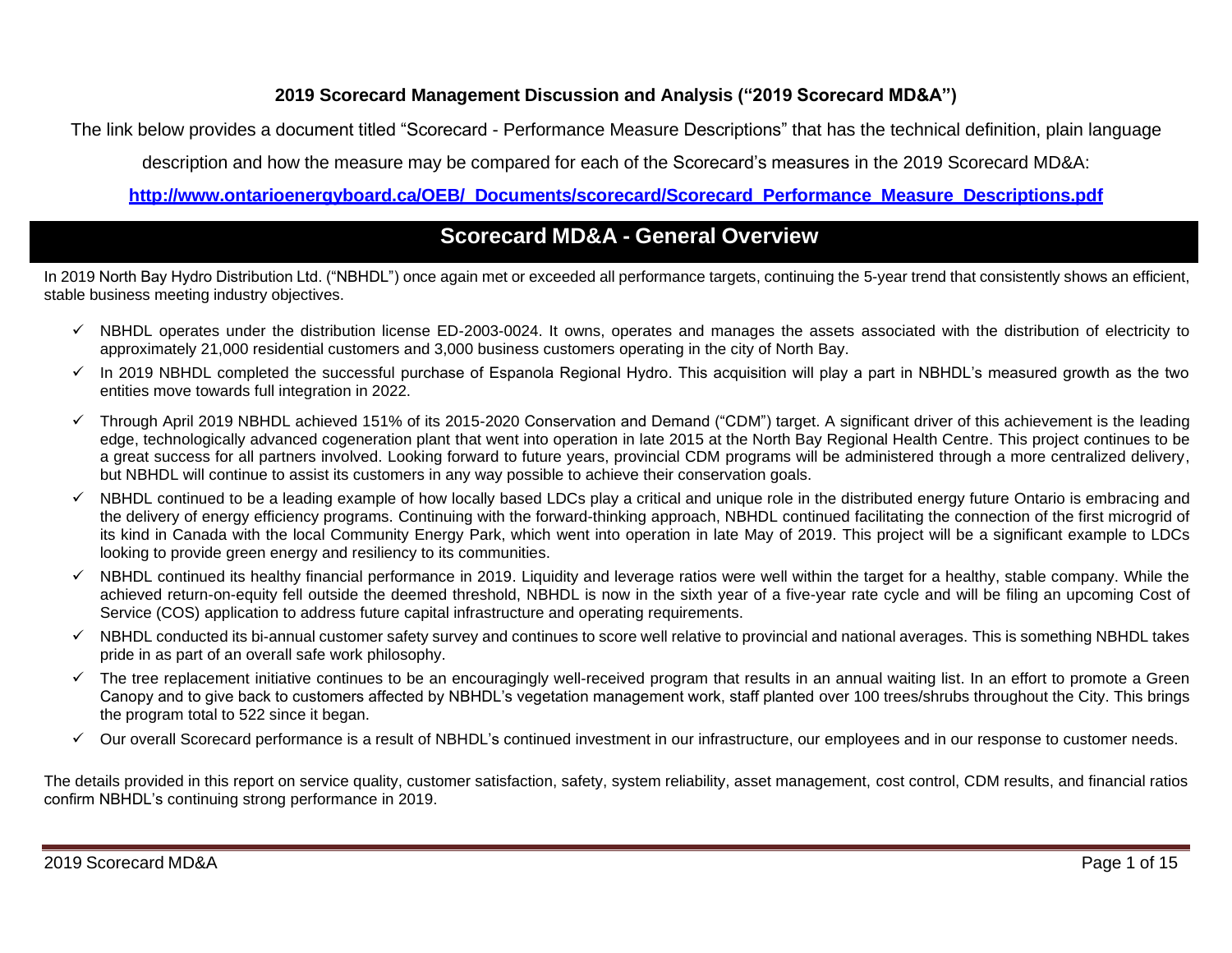# **Service Quality**

#### • **New Residential/Small Business Services Connected on Time**

In 2019 approximately 59 eligible low-voltage residential and small business customers were connected to the system within the five-day timeline prescribed by the OEB, 100% of the time. NBHDL has achieved results above the industry target of 90% since 2009 and has done so through a continued commitment to customers and through adherence to processes in place to meet the five-day window.

Where feasible, NBHDL coordinates connection activities with other planned construction activities undertaken by the utility and throughout the City of North Bay. NBHDL attends the annual utilities meeting held by the City's engineering department and is involved on the City Development and Review Team ("DART") where representatives from all utilities, City departments (Public Works, Parks and Rec, Economic Development Office (EDO), Fire, etc.) and local agencies (MTO, North Bay and Mattawa Conservation Authority, etc.) review applications put forth to the City that involve new development/servicing, zoning changes, and site plan and control. A strong relationship exists between NBHDL and the EDO and this provides the City with the ability to easily obtain information that helps in attracting new development into the NBHDL service territory.

#### • **Scheduled Appointments Met On Time**

Approximately 4,000 appointments were scheduled with customers in 2019 for various activities including, but not limited to, work requested by customers, conservation and demand management initiatives, providing underground locate services, meter access and investigation when requested by customers. NBHDL also meets with customers regarding the tree trimming program that includes not only discussing the program itself, but addressing customer concerns and questions and obtaining the proper permissions for tree removal or trimming. NBHDL met all of these appointments on time, exceeding the industry target of 90%. NBHDL strives to maintain this high standard and has maintained a 99.9% average since 2009.

NBHDL maintains routine appointment scheduling for different activities (ex; service spots are completed every Thursday) and strives to meet appointments on time at all times. If the appointment is initiated by NBHDL, customers are contacted and scheduled at a time that best meets their schedule. An automated system handles underground locate requests which flow through Ontario One Call; once a customer calls into Ontario One Call an email is sent to NBHDL and a work order is automatically created and sent to mobile units in the field. Field staff schedule the work within a 5day window. This automation has created a very efficient process for both customers and employees and, unlike many utilities, NBHDL completes this program with in house staff for quality assurance and flexibility to respond to requests.

### • **Telephone Calls Answered On Time**

In 2019 Customer Service Representatives ("CSR") handled over 19,000 in-coming calls from customers; over 95% of those calls were answered in 30 seconds or less. This result exceeds the OEB mandated 65% target for timely call response. NBHDL has averaged over 24,501 calls per year to its Customer Service Centre over the last 5 years and has consistently performed ahead of the OEB's target while experiencing improvement in the performance metric resulting in 2019's best result, over 20% ahead of the industry target for the third year in a row.

NBHDL's Customer Service department is centralized to handle all inquiries; customers can call and speak with a representative that is able to handle all types of inquiries or concerns eliminating the need to transfer customers to different individuals or departments – a one-stop shop. It is important to note that, though not a statistic the OEB measures, CSRs handled approximately 11,000 outbound calls in 2019.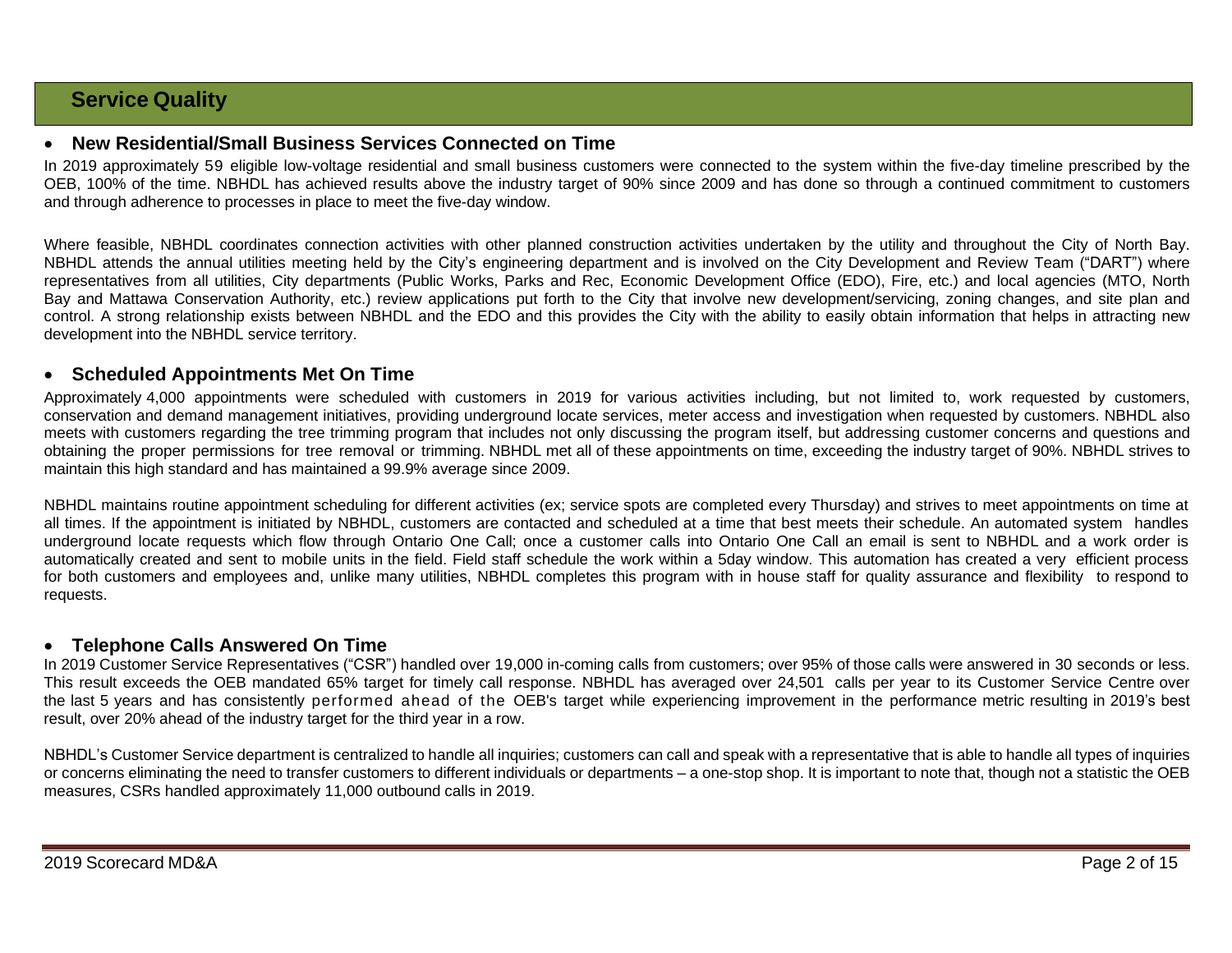# **Customer Satisfaction**

With the exception of Billing Accuracy, specific customer satisfaction measurements have not been defined across the industry. The OEB has instructed utilities to review and develop measurements in these areas and begin tracking with plans to review information provided by utilities over the next few years and implement a commonly defined measure for these areas in the future. As a result, each utility may have different measurements of performance until such time as the OEB provides specific direction regarding a commonly defined measure.

### • **First Contact Resolution**

First Contact Resolution can be measured in a variety of ways and further regulatory guidance is necessary in order to achieve meaningful comparable information across electricity distributors.

Due to customer demand, NBHDL is one of few utilities to still offer counter service to walk-in customers and front-line staff are trained to resolve customers' issues directly, both on the phone and in-person. For NBHDL, First Contact Resolution is measured based on the number of customer concerns that are escalated formally to NBHDL's President or directly to the OEB. NBHDL's CSRs endeavor to resolve all customer concerns directly, however, calls can be escalated to department managers either by customer request or in cases where management input is required. Much like the front-line staff, management makes every attempt to resolve the concern in a matter that satisfies the customer and meets internal policies. As a customer centric service provider, NBHDL staff and management are typically able to resolve customer issues, however, in 2019 three (3) concerns were escalated to the OEB. This represents less than .02% of NBHDL's 24,000 customers.

A large proportion of customer complaints are related to the overall cost of hydro, which is a real concern for everyday people and businesses across the Province. NBHDL recognizes the impact costs have on customers and we strive to find on-going and sustainable efficiencies within the business, however, NBHDL is only responsible for approximately 29% of the total bill for residential customers; the remaining 71% of costs are collected or distributed by NBHDL on behalf of various provincial entities. NBHDL is the frontline for the broader electricity sector and with this position comes the responsibility for answering customers' questions and concerns that are the result of the actions of other sector participants and outside the scope of NBHDL's direct control. This can be both challenging and frustrating for customers.

In all instances of customer concerns the issue is addressed directly and every attempt is made to ensure the proper processes and policies are in place, and followed, to prevent future escalations and to ensure fairness to all customers and NBHDL while delivering an efficient customer service experience.

### • **Billing Accuracy**

After consultation with electricity distributors, the OEB has prescribed a measurement of billing accuracy which must be used by all utilities. An industry target of 98% billing accuracy was established.

In 2019 just over 304,000 bills were issued to customers and NBHDL achieved a billing accuracy of 99.87%, exceeding the prescribed OEB target of 98%. Over the last five years, NBHLD has averaged 99.78% in this metric and continuously monitors its billing accuracy and processes to identify opportunities for improvement and to ensure accurate bills are produced for customers.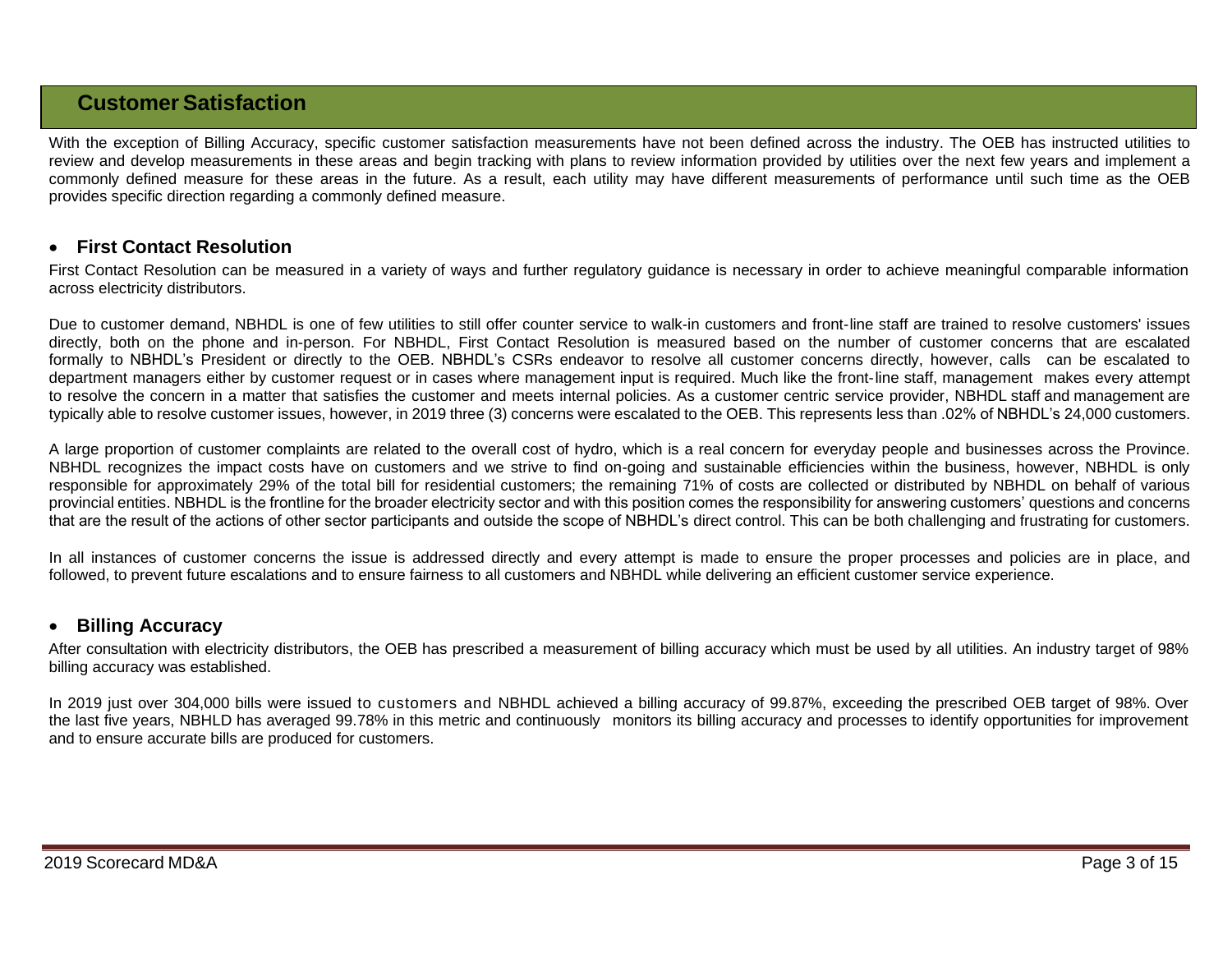## • **Customer Satisfaction Survey Results**

The OEB introduced the Customer Satisfaction Survey Results measure beginning in 2013. At a minimum, electricity distributors are required to measure and report a customer satisfaction result at least every other year. At this time the OEB is allowing electricity distributors' discretion as to how they implement this measure.

Regardless of the OEB's formal introduction of Customer Satisfaction Survey Results customer engagement has always been important to the success of NBHDL, the purpose of which has been to focus on addressing issues of concern raised directly by customers. NBHDL is both proactive and reactive in its customer engagement consultations, the majority of which provide helpful insight into the day to day operations of NBHDL. Historically NBHDL has relied on direct, day-to-day, real time interactions with customers to inform decision making, to advise of issues important to customers and to address communication and customer service needs.

For the 2018 filing, NBHDL once again engaged the commonly used UtilityPULSE for the bi-annual formal customer satisfaction survey. This survey is widely utilized among LDCs in Ontario and the results of the survey contribute to benchmarking scores from electric utility customers across Canada. The survey covers a wide range of issues relating to customer satisfaction, service levels, business operations, reliability, conservation, smart meters and smart grid. The survey provides information that supports improving customer care at every level of the business. In addition to providing NBHDL customer responses to a variety of questions, both provincial and national results were provided to give NBHDL a sense of not only where the company stands in terms of customer perception, but how NBHDL fares across other LDCs in Ontario and across the board in Canada.

The results of the survey provided a snapshot of performance based on customer responses on 6 categories: Customer Care (Price/Value), Company Image (Corporate Leadership/Stewardship) and Management Operations (Operational Effectiveness/Power Quality & Reliability). As the statistic evolved, NBHDL has determined that a percentage (%) result would be more informative, aligned with the other scorecard metrics and provide for easier comparability. NBHDL believes one of the key metrics within the UtilityPULSE survey is the 'Customer Experience Performance rating (CEPr) score'. This is an effectiveness rating and is affected by many dimensions of service. Every touch point with customers on the phone, website or in-person influences what customers think and feel about the organization. NBHDL was able to improve on its 2016 result (85%) and scored 89% on this metric, exceeding the Ontario LDC average of 83% and the National average of 84%. Considering the delicate nature of the province's energy portfolio and the public perception thereof, NBHDL takes pride in knowing its customers have had improved perception year over year. NBHDL believes that this metric provides an overall picture of customer experience and satisfaction and will use this result for future comparisons until such time as the OEB determines a measure across the industry. For comparison purposes with the 2014-2015 scorecard results, NBHDL was once again graded with an overall "A" compared to an Ontario and National average of "A" and "B+" respectively.

NBHDL undertook some new metrics in the most recent survey. Specifically focusing on the ability to effectively communicate with its customers, and the overall convenience of service delivery. With respect to communications, UtilityPULSE aggregated an overall Communication Score in which NBHDL scored an 82% as compared to a provincial aggregate of 79%. This focused on both general communications and communications via the customers' preferred methods (email, phone, etc.). On the convenience front, UtilityPULSE inquired about a variety of customers services and whether or not they were satisfied with the access and convenience. For all measurable comparatives, NBHDL scored better than the provincial average, though it is clear that the online experience can be approved upon.

NBHDL sets a high standard for performance when it comes to customer care and is especially proud of this result considering the increase in customer concerns over pricing and value across the Province. NBHDL strives to deliver customer excellence and value and believes this is shown in the various results of the survey including the category of demonstrating credibility and trust, where NBHDL exceeded 85%. In fact, the customer satisfaction results of the survey increased from 92% to 93% after customers went through the entire survey. NBHDL takes great pride in this. We feel that once customers see the big picture of what happens at the local level, within the community, the value of the work we do to provide safe and reliable power and excellent customer service becomes more apparent.

NBHDL will continue to use the bi-annual survey results to benchmark improvement and to identify additional opportunities to enhance customer satisfaction. Ongoing, daily interactions that leave the customer with the information they need will remain NBHDL's highest priority.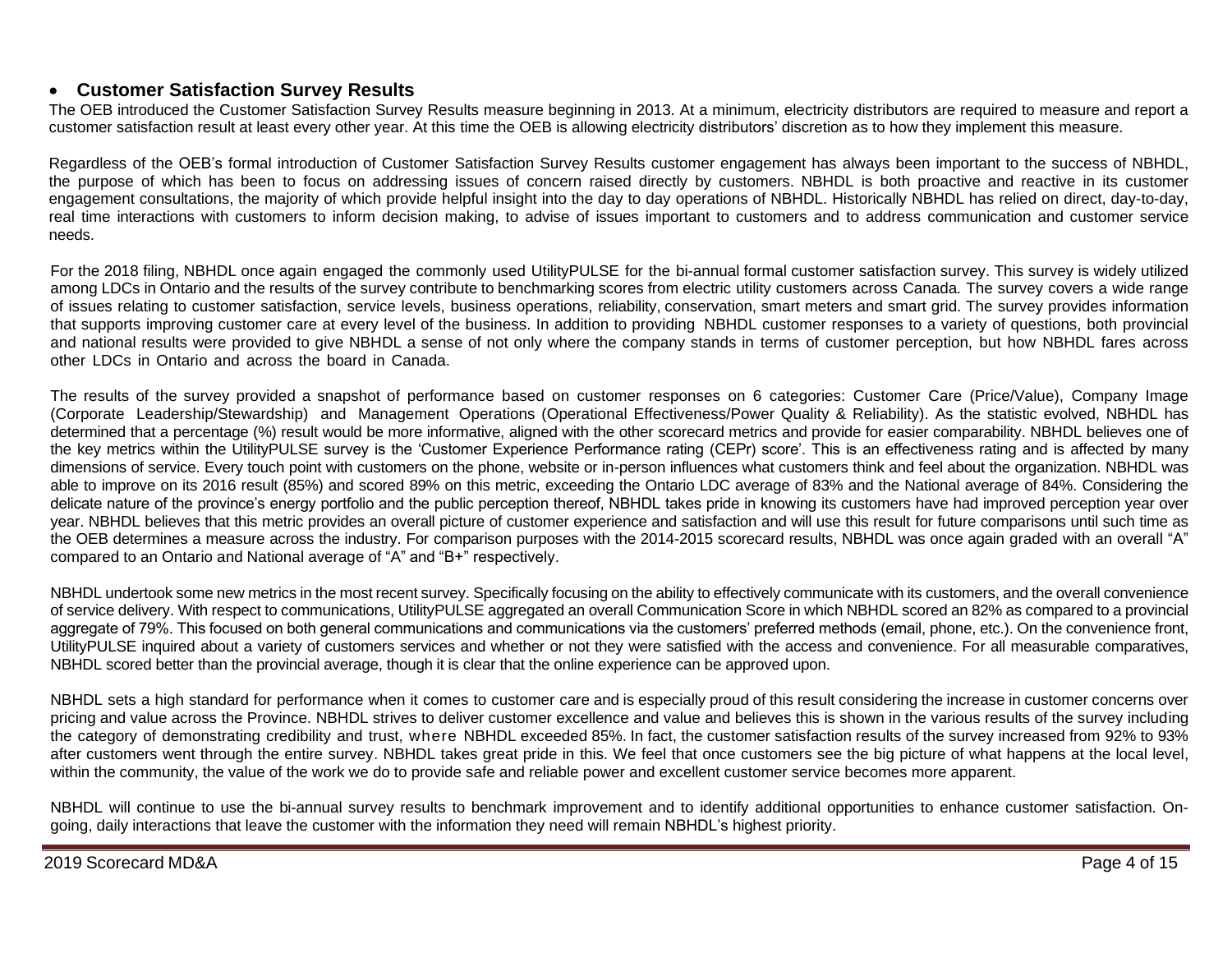# **Safety**

NBHDL is committed to protecting our workforce, customers, the public and the environment. In addition to achieving compliance with applicable laws, we strive for excellence in our environmental, health and safety performance through adopting good management practices and setting clear objectives and targets for achieving continual improvement. To achieve this, we ensure that environmental, health and safety management accountabilities and responsibilities are clearly defined and understood, that our employees are competent and effectively trained, and that appropriate resources are made available.

NBHDL has a Joint Health and Safety Committee that meets monthly or as determined by the Committee. Multiple safety training sessions are held for staff throughout the year. While formal meetings and training programs are important, safety is a daily focus and practice for all employees. NBHDL makes every effort to eliminate accidents/incidents in the workplace and should an accident/incident occur, it is investigated for cause(s) and recommended action(s) are put in place when necessary to prevent a reoccurrence.

In 2019 NBHDL did not encounter a lost time incident. As part of its on-going commitment to safety, NBHDL will undertake extensive investigations and evaluations of the current practices, make recommendations, and implement those recommendations by reviewing any incident with all staff and retrain qualified personnel on the safe use of all equipment. This reinforces our safety culture established in 2017 as it instills awareness, involvement, accountability, and continuous improvements in order to ensure that incidents are avoided and every worker returns home safely every day.

### • **Public Safety**

The OEB introduced the Safety measure in 2015. This measure looks at safety from a customers' point of view as safety of the distribution system is a high priority. The Safety measure is generated by the Electrical Safety Authority (ESA) and includes three components: Public Awareness of Electrical Safety, Compliance with Ontario Regulation 22/04, and the Serious Electrical Incident Index.

## O **Component A – Public Awareness of Electrical Safety**

In order to gauge overall electrical safety awareness amongst the general public, the ESA was tasked with developing standardized survey questions and methodology in consultation with the Ontario Energy Board and key stakeholders, including distributors. The survey is intended to measure the level of public awareness, within the distributor's service territory, of electrical safety information and precautions related to distribution system assets and 2015 was the first year that the data for this component of measure was shown on utility scorecards. The 3<sup>rd</sup> bi-annual survey was conducted in early 2020 resulting in a score of 81%, remaining steady as compared to the previous surveys. It's important to note that this survey is not focused on utility customers only; it is completed by randomly-selected residents, 18 years or older, residing in a utility's service territory. In our case, the survey was conducted by telephone among a representative sample of 400 residents of the City of North Bay. NBHDL's score indicates that the public in our service territory have good knowledge about electrical safety, though we believe there is always room for improvement, especially when it comes to safety.

Six core questions were developed and an index score was applied to each response to allow comparability of utilities across the Province. The categories deemed significant to public safety awareness were the likelihood to call before you dig, the impact of touching a power line, the safe proximity to overhead power lines, the danger of tampering with electrical equipment, the safe proximity to a downed power line, and actions taken in vehicle in contact with wires. During February 2020 a random sample of 400 residents of the City of North Bay were contacted by a reputable research group, working on behalf of NBHDL, and asked to complete the public awareness survey. The general public's responses are an impressive benchmark for NBHDL to monitor and compare and NBHDL is proud to see residents maintaining a high level of safety awareness.

Slightly more than half of the respondents (56%) would definitely call before digging while another 22% are 'most likely to call'; NBHDL reminds customers that is it the LAW to call before you dig! A high number of respondents (96%) think touching a power line is very dangerous (we agree!), but we would remind all of this simple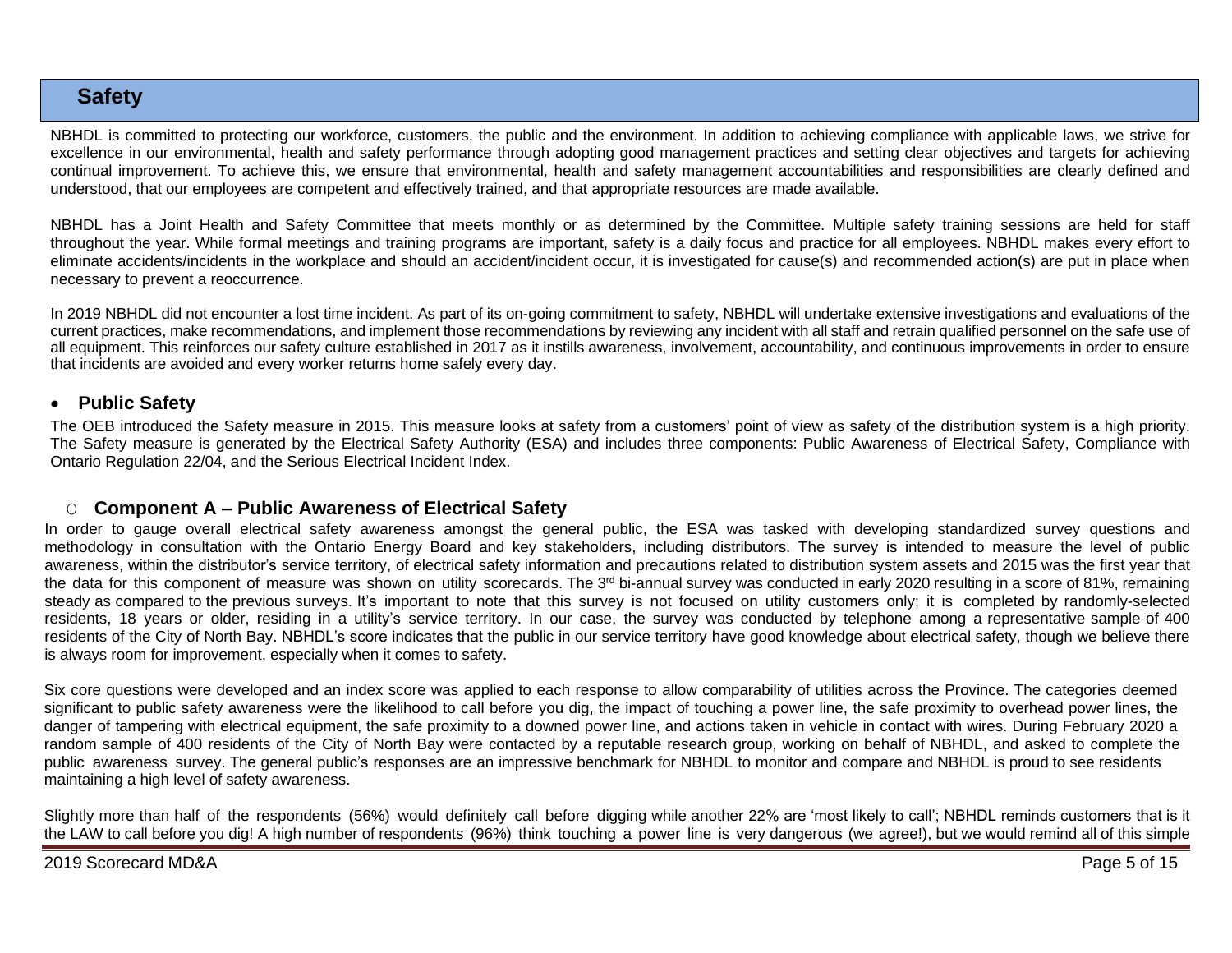fact: it is very dangerous to touch an overhead power line with your body or any object. Close to 1-in-8 respondents (12%) believe you should maintain a distance of 3 to 6 metres (while half (50%) believe you should maintain a distance of 6 metres or more). A high number of the public (88%) know that tampering with equipment is very dangerous, but this should be 100%. Please stay away from all electrical equipment, it is incredibly dangerous to touch or tamper with and the consequences could be irreversible. A majority (78%) believe you should maintain a distance of 10 metres or more from downed power lines, and a strong majority (86%) believe you should stay in the vehicle until power has been disconnected from the line. Always remember, should your vehicle come in contact with power lines, staying in the vehicle is your best and safest option until the power is disconnected.

After calculating the Public Safety Awareness Index Score, in accordance to OEB parameters, North Bay Hydro had an overall score of 81% for general public awareness. The City of North Bay's public awareness result is one that NBHDL is very proud of and we will continue to do the best job we can to get the message of electrical safety out to the public. While respondents did not pick the 'best' answer for the safe proximity to overhead lines (3 to 6 meters), NBHDL will always caution the public to stay as far away as possible from power lines and encourages a distance of 6 meters or more – you can never be too safe when it comes to electrical safety.

While not a formal component of the scorecard, NBHDL engages the public on the importance of safety through several avenues. An annual school program for grade school students provides an overview of electrical safety, safety messages, dangers in the home, safety tips and what to do, how to stay aware, and hazards – a dill pickle gets electrocuted in the process! NBHDL's website includes a page dedicated to safety. The information provides the hazards and tips on generator safety, what to do when the power goes out, indoor electrical safety, outdoor safety, safety tips for kids, and safety information related to vegetation management. NBHDL also promotes the "Call Before You Dig!" campaign with Ontario One Call.

# o **Component B – Compliance with Ontario Regulation 22/04**

Over the past five years, NBHDL was found to be compliant with Ontario Regulation 22/04 (Electrical Distribution Safety). This was achieved by the company's strong commitment to safety, and adherence to company procedures & policies. Ontario Regulation 22/04 - *Electrical Distribution Safety* establishes objective based on electrical safety requirements for the design, construction, and maintenance of electrical distribution systems owned by licensed distributors. Specifically, the regulation requires the approval of equipment, plans, specifications and inspection of construction before they are put into service.

### o **Component C – Serious Electrical Incident Index**

NBHDL has not had any serious incidents due to contact with its infrastructure by the public over the last five years.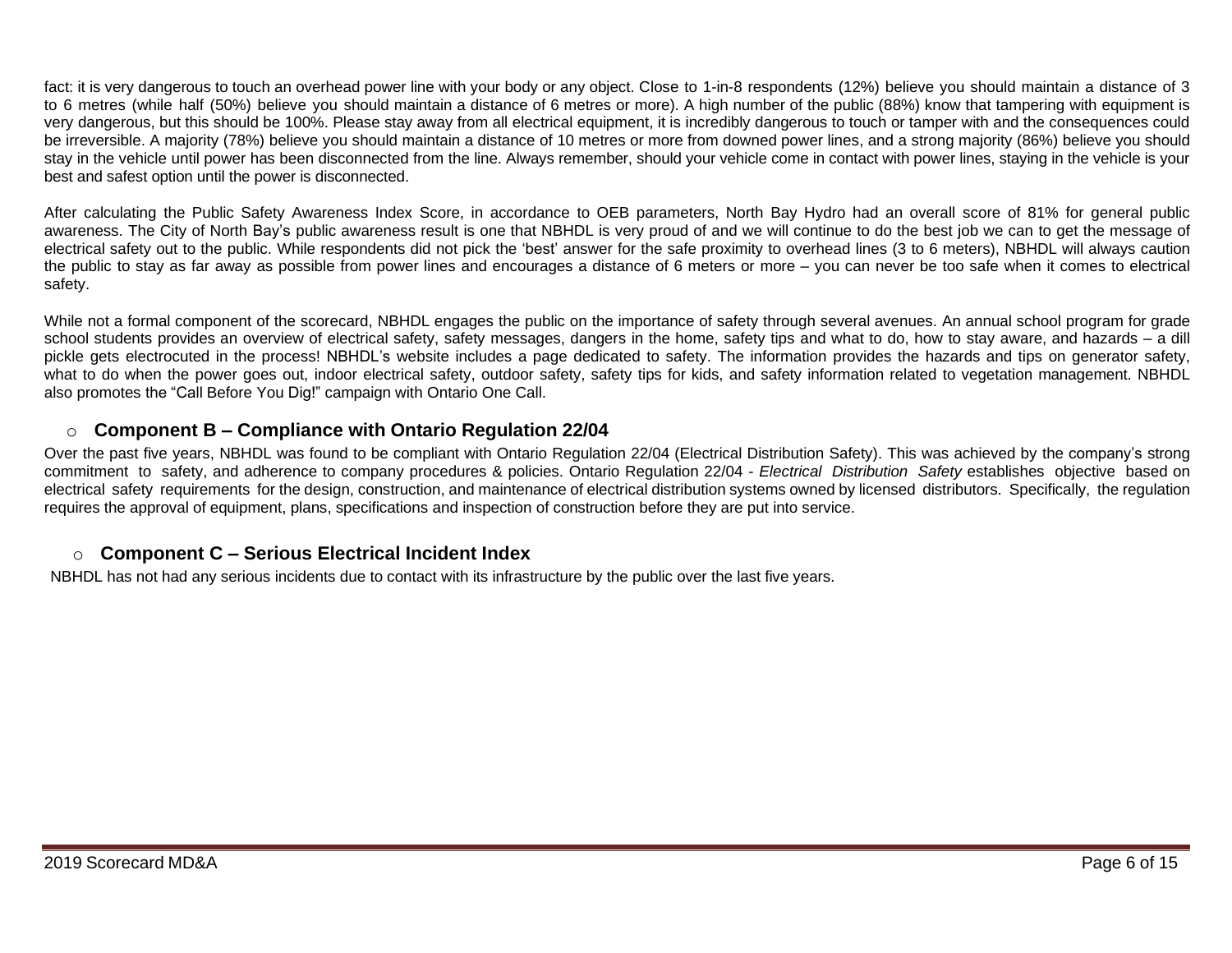# **System Reliability**

As a percentage of total sustained outages in the NBHDL system, the majority causes continue to be attributed to the following OEB categories: Foreign Interference, Tree Contacts, and Defective Equipment. Since the NBHDL system is predominantly overhead with a substantial portion running through rural areas, trend data will always correlate with the number and severity of storms that roll through the City each year. NBHDL is an embedded distributor to Hydro One and as such, will experience loss of supply. Loss of Supply is not a variable that NBHDL can alter in an effort to improve reliability.

Outages that are caused by tree contacts are mitigated with a cyclical Vegetation Management Program. NBHDL's goal is to achieve a new standard of a 5-year cycle, by changing from primarily trimming/topping to performing full removals in order to address the high number of large trees located in close proximity to live conductors. Once all areas within NBHDL's service territory are completed to the new standard, it is expected that the overall number of tree related outages will be reduced and in turn, since trees will be at a much greater separation from poles and high voltage lines, there will be a reduction in the potential of animal contact situations (reducing foreign interference outages). In addition, the new standards will help reduce tree related damage in storm situations and make the system safer for the general public and Power Line Maintainers.

As a proud and active member of the North Bay community, NBHDL has committed to doing its part in restoring the tree canopy in the urban part of the City. As such, NBHDL has continued to maintain efforts to re-green the City while addressing the need for safe tree clearance with respect to power lines. In 2019, NBHDL planted over 100 new trees as part of the re-greening campaign, bringing the total since inception to 522.

Outages involving defective equipment are mitigated through periodic inspections of the distribution system, regular maintenance activities, and system renewal and rejuvenation projects. NBHDL is committed to reducing outages caused by equipment failure and continues to invest in upgrading its system and rebuilding its aging infrastructure.

### • **Average Number of Hours that Power to a Customer is Interrupted**

During normal hours of operations, NBHDL's control room can remotely manage the local grid rerouting power and dispatching crews to respond to outages quickly and efficiently. Outside hours of operations, NBHDL maintains an emergency response crew on call to restore power as quickly as possible at all times.

In 2019, NBHDL's average number of hours in which power to a customer was interrupted (outage hours not including cause code 2) was 1.16 and below the target range of 2.10. NBHDL's goal is to have its system reliability trend in an improved manner over a five-year period; however, it is important to note that in any given year, outage hours will correlate with storm occurrences and severity. In 2019, Tree Contact and Foreign Interference related outages accounted for a combined 40% of the hours in which power to a customer was interrupted, while Defective Equipment was responsible for 13%. While the decrease in Defective Equipment is significant compared to 2018 (52%), it is due to a relatively small number of incidents in 2018 that affected a comparatively larger number of customers.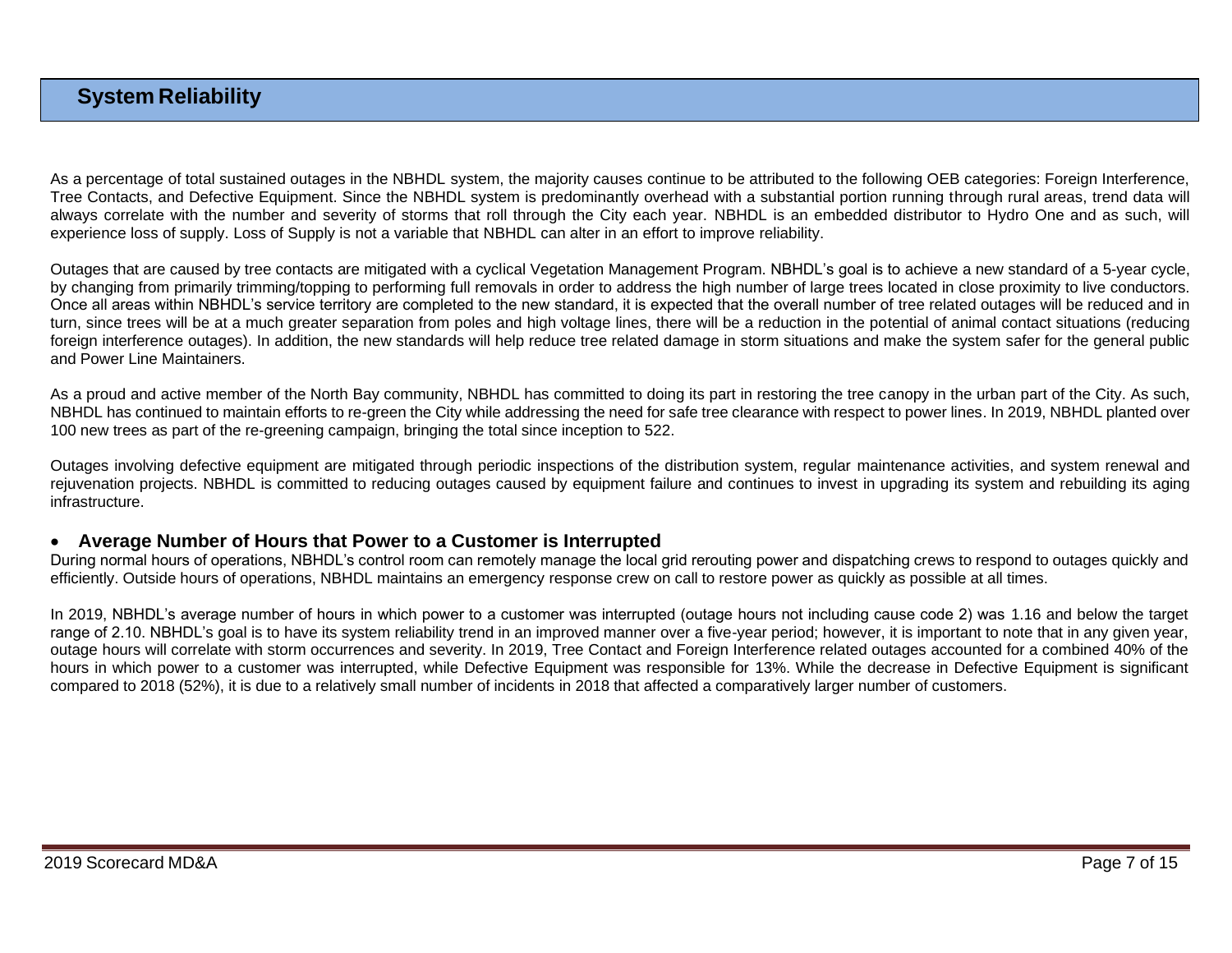

# • **Average Number of Times that Power to a Customer is Interrupted**

In 2019, NBHDL's average number of customer interruptions (i.e., frequency) was 1.35 and well below the target range of 1.99. As stated above, occurrence of storms is a significant factor in annual reliability statistics. Foreign Interference and Tree Contact related outages accounted for 12% of the number of times in which power to a customer was interrupted while Defective Equipment was responsible for 4%. While the decrease in Defective Equipment is significant compared to 2018 (40%), the circumstances explained in the bullet above detail the difference.

As explained below in the Asset Management section, NBHDL has put together an extensive plan to address aging infrastructure that addresses old and high-risk defective equipment. This plan provides a proactive, balanced approach to distribution system planning, infrastructure investment and replacement programs to address immediate risks associated with end-of-life assets; manage distribution system risks; ensure the safe and reliable delivery of electricity; and balance ratepayer and utility affordability. NBHDL has a largely overhead supplied system and as a result, power lines are more exposed to the elements. While this leads to more outages than underground supplied systems, the trade-off is lower costs to customers.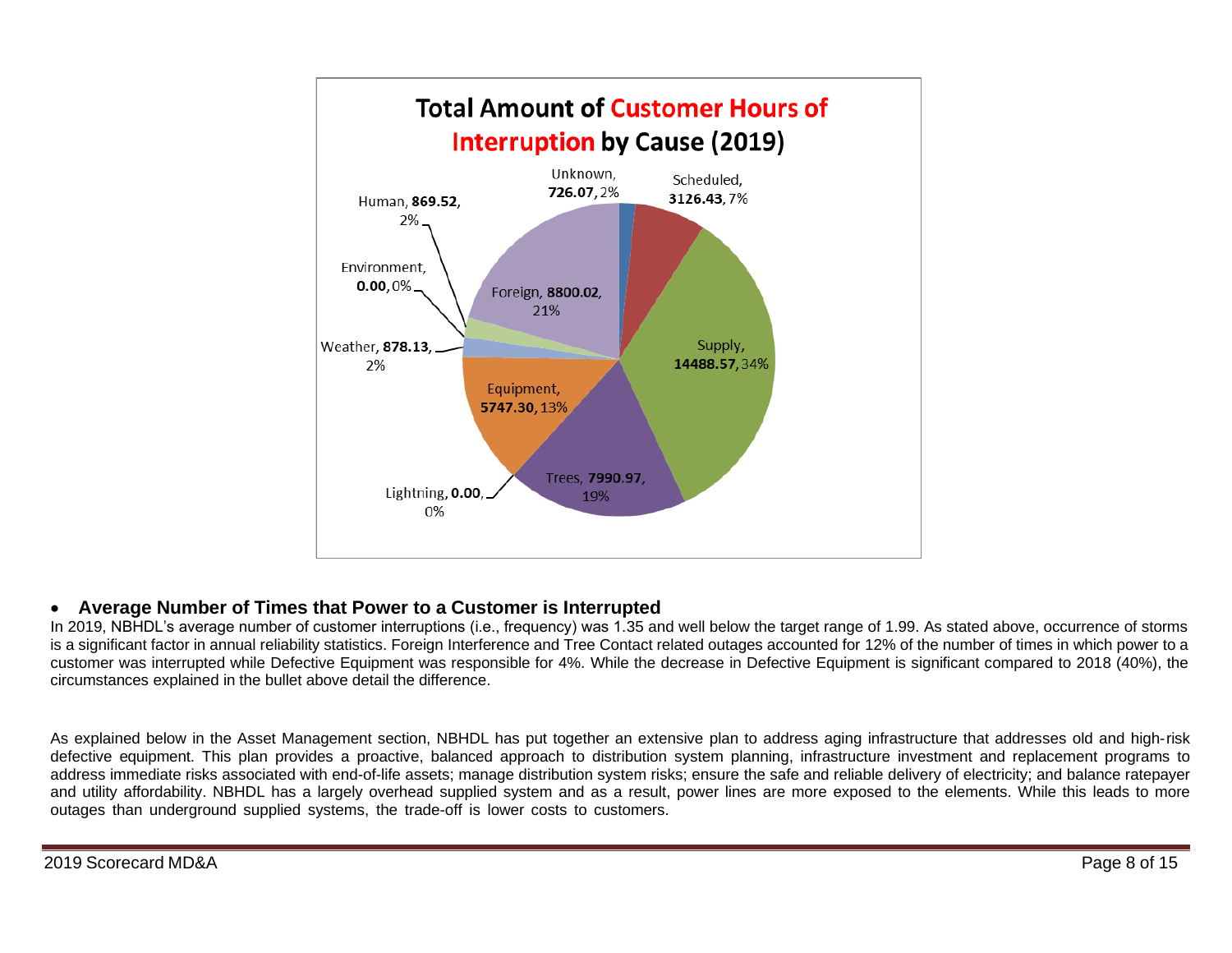# **Asset Management**

## • **Distribution System Plan Implementation Progress**

Distribution System Plan (DSP) implementation progress is a performance measure instituted by the OEB in 2013. Consistent with other new measures, utilities were given an opportunity to define it in the manner that best fits their organization. The DSP outlines a utility's forecasted capital expenditures, over a five- year period, required to maintain (and for some utilities expand) the distributor's system to serve its current and future customers. This measure is intended to assess NBHDL's effectiveness at planning and implementing the DSP.

NBHDL owns and operates seventeen (17) municipal stations, has almost 575,000 meters of overhead lines and underground cable circuits and there are fifty-seven (57) distribution feeders, eight (8) subtransmission feeders, and 4,026 distribution transformers. A significantly large percentage of the assets employed on NBHDL's distribution system have been in service for much longer than their typical useful life and the main focus of the capital program is investments in system renewal. Specifically, NBHDL has been adhering to a plan to complete a voltage conversion program that began in 1977/1978 – the completion of this project will harmonize the entire system to one distribution voltage for optimal efficiency. An Asset Condition Assessment was utilized in the development of the DSP which uses data related to the health and condition of assets, including asset age, results of testing and visual inspections to determine the risk of asset failure in order to find the right balance between capital investments in new infrastructure and operating and maintenance costs so that the combined total cost over the life of the asset is minimized.

NBHDL has based the DSP implementation progress as a percentage (%) of budgeted gross capital spending compared to actual spending. NBHDL achieved 119% of the DSP forecasted budget of \$6.1M in 2019. NBHDL is aligned with total DSP spending to date as variances to budget in a given year are typically addressed in the overall picture of the 5-year plan spending. Given the dynamic nature of the business, a number of issues emerge over the course of a year that require the management to postpone, re-prioritize or otherwise amend the capital work plan adopted at the start of the year. External factors such as extreme cold weather and a deep frost line are the type of elements that can have an impact on the ground when executing the work and cause delays that are outside NBHDL's control.

Significant construction work, totaling just under \$2M, continued in the city in 2019. A section of Ski Club Road continues to be worked on as part of a project to revitalize two major 44kV sub-transmission circuits. Substation work of nearly \$1.3M included improvements to municipal substation (MS) #11 and #13 as well as the completion of the rehabilitation of MS #10 (Marshall Ave), in addition to other technology upgrades. Customer demand work, and general operational requirements such as building upgrades, IT requirements and planned updates to the fleet also occurred in 2019.

NBHDL makes every effort to maximize the utilization of assets without compromising reliability or safety and will continue to do so in the future while executing on the DSP. In an effort to manage costs and keep rates low, NBHDL anticipates that capital spending will remain reasonably stable and paced for the 2015 - 2019 planning horizon. Throughout 2019 and 2020, NBHDL has been working on the completion of a new DSP; this will cover the upcoming 5-year period (2021-2025) and will be a guide to maintaining a safe and reliable distribution system that incorporates appropriate planning, pacing and cost effectiveness.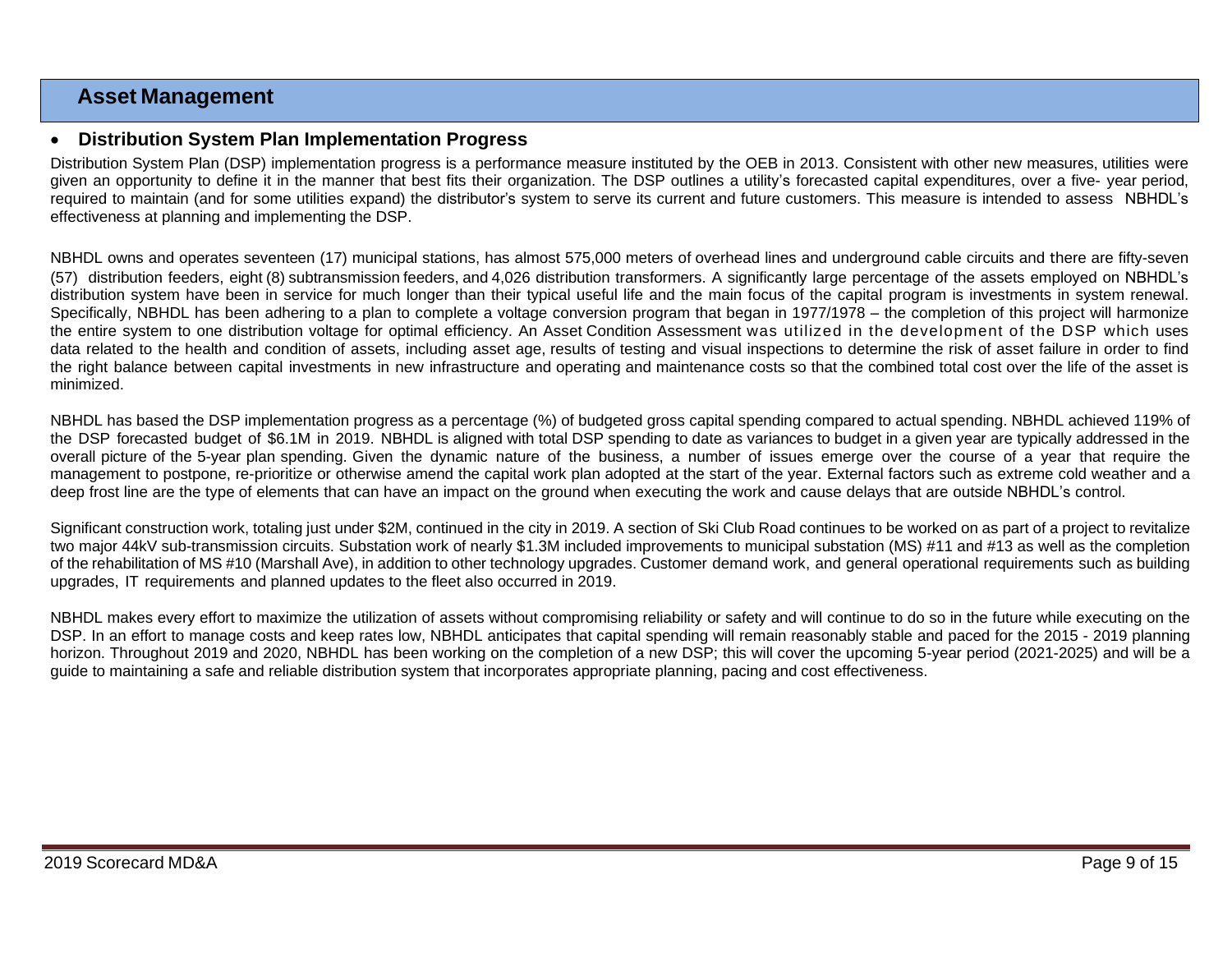# **Cost Control**

### • **Efficiency Assessment**

The total costs for Ontario local electricity distribution companies are evaluated by the Pacific Economics Group LLC (PEG) on behalf of the OEB to produce a single efficiency ranking. The electricity distributors are divided into five groups based on the magnitude of the difference between their respective individual actual and predicted costs. In 2019 for the eighth year in a row NBHDL was placed in Group 3, which is defined as having actual costs within +/- 10% of predicted costs. Group 3 is considered "average efficiency" – in other words, NBHDL's costs are within the average cost range for distributors in the Province of Ontario. In 2019, 49% (29 distributors) of the Ontario distributors were ranked as "average efficiency"; 41% were ranked as "more efficient"; 10% were ranked as "least efficient". A core objective of NBHDL is to maintain in Group 3.

## • **Total Cost per Customer**

Total cost per customer is calculated as the sum of NBHDL's capital and operating costs and dividing this cost figure by the total number of customers that NBHDL serves. The cost performance result for 2019 is \$732/customer which is a \$37 (5.3%) increase per customer over 2018. The average increase over the last 5 years is approx. 2.16% per year. This total cost figure does not reflect NBHDL's actual costs. Rather, these figures represent econometric values derived by the PEG model in order to rank Ontario utilities on a comparative "same size" basis. The total cost used in these measures reflects the mature state of development seen in Northern Ontario and in North Bay; an aging population with increased demands on service.

NBHDL continually strives to manage costs without unduly affecting service to customers or creating significant rate increases while addressing increasing customer expectations of an interactive, value added service provider. NBHDL understands that the service we provide is an essential part of daily life for customers and increasing bills are a concern for all. NBHDL's costs account for approximately 29% of a typical residential customer's bill and the company actively monitors costs against prudent budgets set for both capital and operating costs which are aligned with NBHDL's most recent Cost of Service rate application in 2015. Operating costs are those associated with the maintenance, inspection and operation of the system and those associated with metering, billing and collections.

Similar to all distributors in the province, NBHDL has experienced increases in its total costs required to deliver quality and reliable services to customers. Province wide programs such as Time of Use pricing, growth in wage and benefits costs for employees, as well as investments in vegetation management, new information systems technology, cyber-security and the renewal of the distribution system, have all contributed to increased operating and capital costs. NBHDL will continue to replace distribution assets proactively along a carefully managed timeframe in a manner that balances system risks and customer rate impacts as will be demonstrated in NBHDL's 2021 rate application.

From the fall of 2019 through to the fall of 2020 NBHDL will be actively involved in a Cost of Service Application that will detail all operating and capital requirements of the company from 2015 through to a forecast of 2021. The 2021 costs will then form the basis of rates for the next 5 years. Staff at the OEB and intervenors, representing various customer groups, will go through thousands of pages of evidence supporting NBHDL's case for rates and test that evidence for reasonability, prudence and justification.

## • **Total Cost per Km of Line**

This measure uses the same total cost that is used in the cost per customer calculation above, but the total cost is divided by the kilometers of line that NBHDL operates to serve its customers. NBHDL's 2019 rate is \$30,928 per Km of line, a \$1,720 (5.9%) increase over 2019; with an average increase of 2.10% per year over the last 5 years. NBHDL's capital focus is asset renewal which is simply replacing (and in some cases reducing) the same Km of line, not increasing total Km; this results in increasing renewal costs each year, but with the same (or lower) total Km of line. NBHDL also experiences a low level of growth in its total kilometers of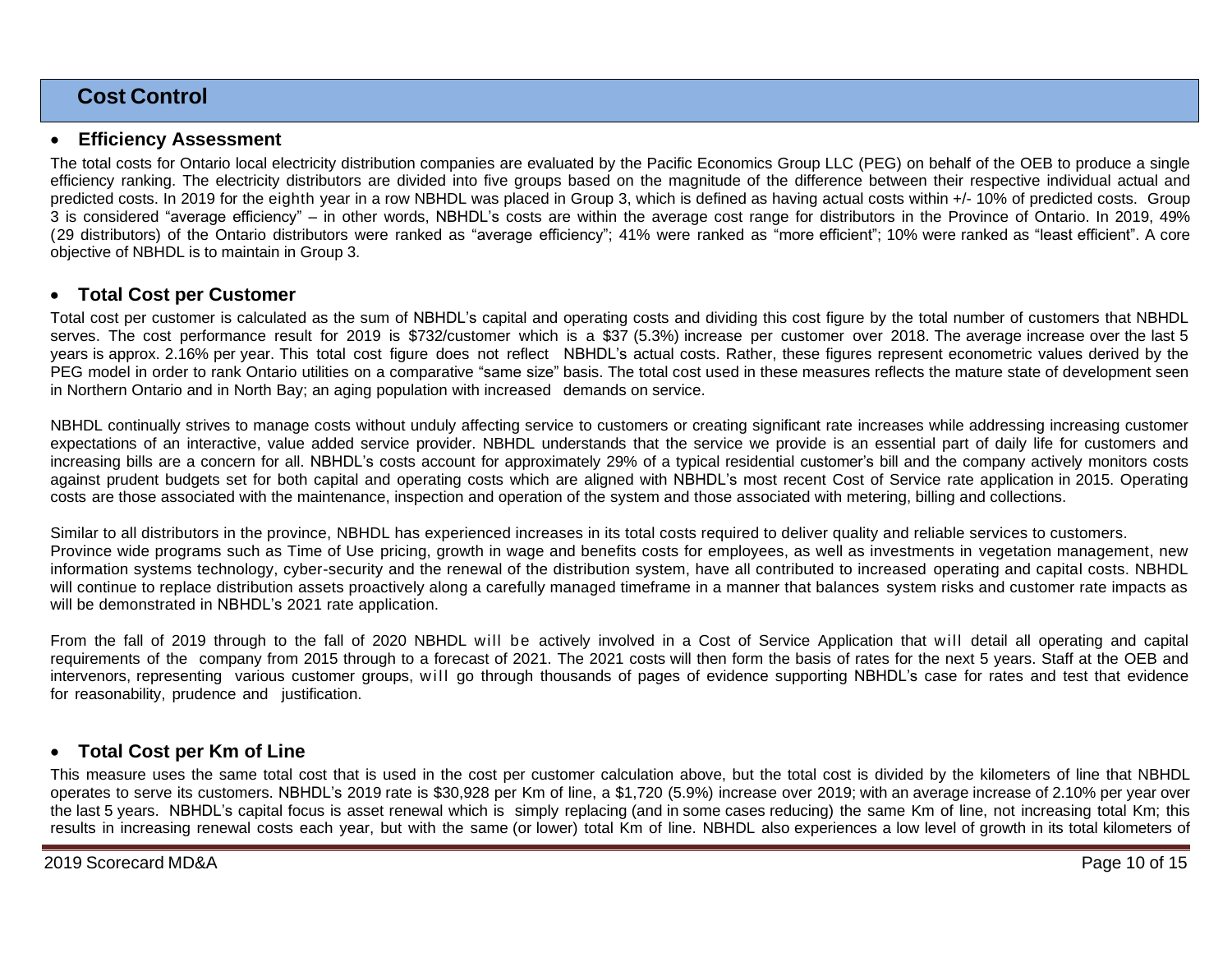lines due to a low annual customer growth rate.

The City of North Bay has experienced limited growth typical of municipalities in Northern Ontario. Utilities situated in or clustered around the GTA have growth both in customers and lines to service these customers, which are often built by developers. Their metrics can be different than areas or communities served more remote from Toronto. NBHDL uses multiple measures, beyond those used by the OEB to compare 'same size' utilities, to monitor the efficiency of the business and strives to manage costs while delivering on capital and maintenance programs, and will continue to do so.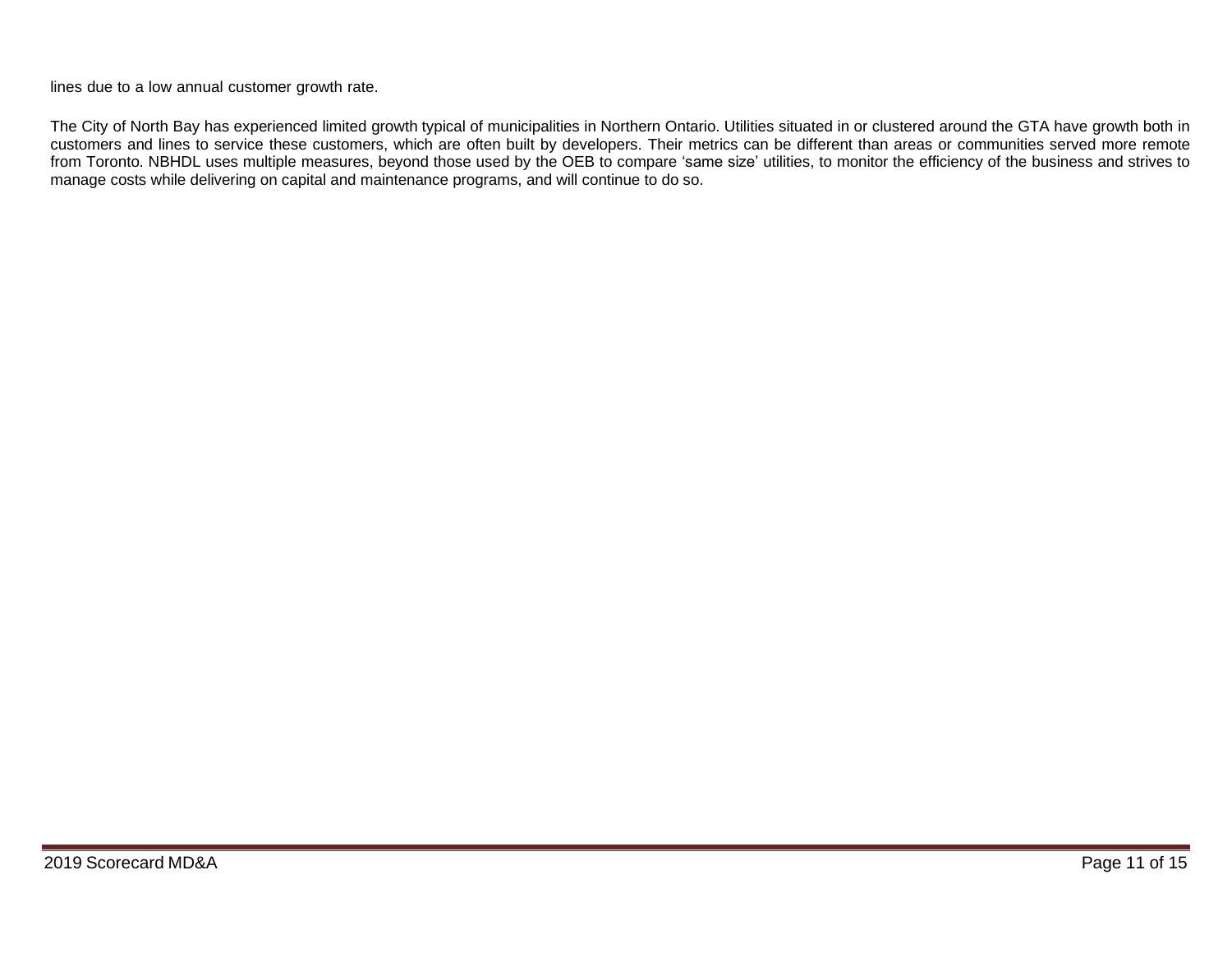# **Conservation & Demand Management**

#### • **Net Cumulative Energy Savings (Percent of target achieved)**

NBHDL was committed to helping our customers understand their energy usage by offering programs that enable them to become more energy efficient. We have a history of excellence in Conservation and Demand Management (CDM) program delivery and results and this includes exceeding each of our annual targets in the Conservation First Framework years of 2015, 2016, 2017 and 2018. The strong program results continued in 2019, having achieved 151% of its 2020 persistent energy savings target.

In 2019 NBHDL was able to demonstrate the value of locally owned and operated LDC's by assisting in the connection of a second cogeneration project, working together with many partners including the City of North Bay. This project had a number of technical challenges to overcome, but NBHDL was able to innovate with its partners to overcome problems unique in the north.

NBHDL also recognizes that collaborations are a key component to our overall success. To help meet NBHDL's conservation goals under the Conservation First Framework that was introduced in 2015 by the Independent Electricity System Operator (IESO), NBDHL worked with other Utilities in the province through a collaborative group called Ecobility (formerly CustomerFirst) to design and deliver cost effective conservation programs for our customers. The six participating utilities in the Ecobility group continue to perform above average on energy savings and operate under their allocated budget. By working together, Ecobility utilities have found efficiencies in the delivery of conservation and this led to further cost savings for electricity customers.

As announced on March 21, 2019 by the Minister of Energy, Northern Development and Mines, the IESO was directed to cancel the conservation programs running through electrical utilities in the Province and those business programs that remained, were to be delivered directly by the IESO. While no longer directly involved in program delivery, NBHDL remains committed to assisting its customers in achieved their conservation goals and believes that LDCs are the best suited to deliver conservation to the local communities they serve.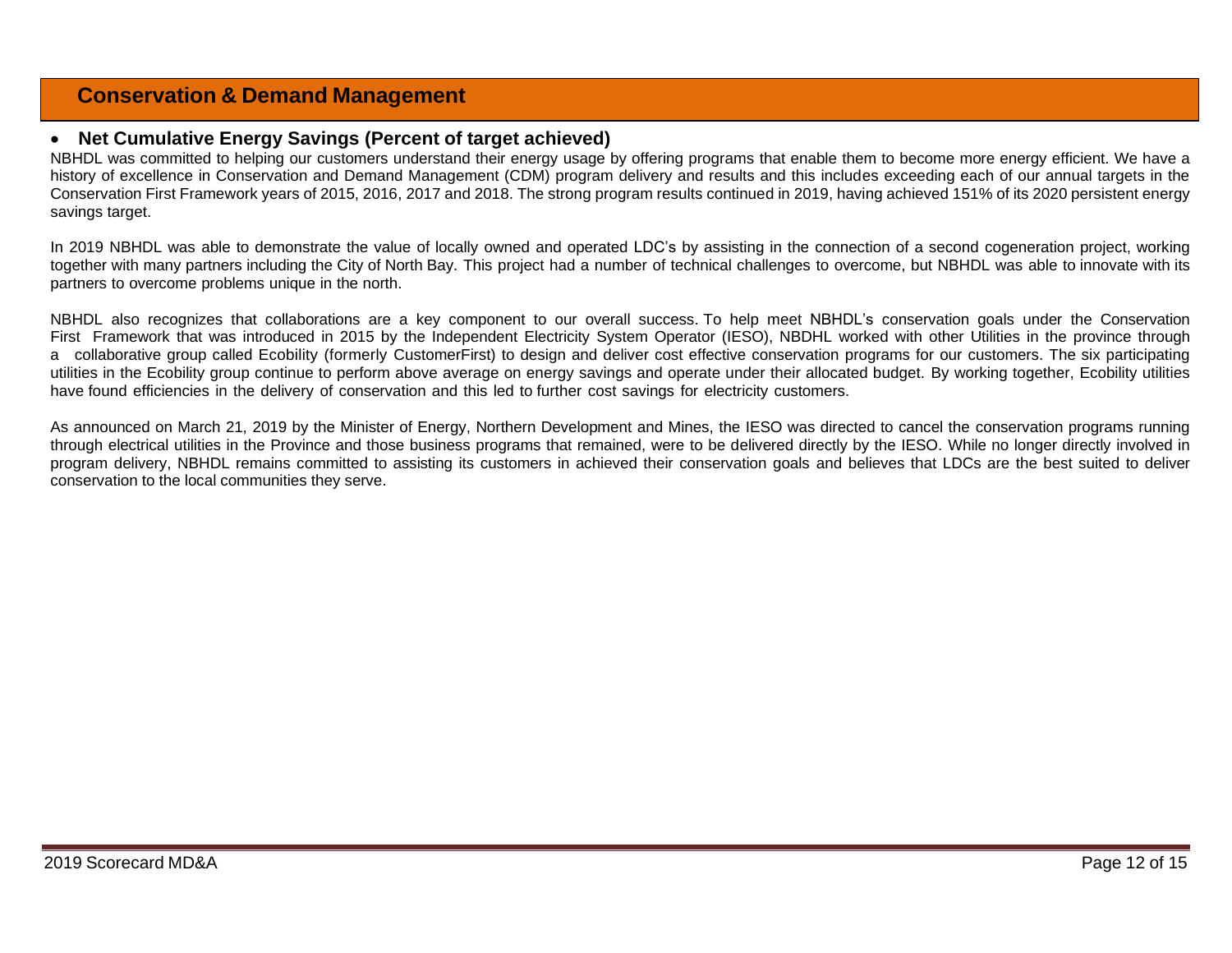# **Connection of Renewable Generation**

Ontario runs two renewable generation programs. FIT ("Feed-in Tariff") applicants are those customers setting up solar or other renewable generation equipment to generate more than 10 kW of electricity at a time. MicroFIT applicants are those customers applying to generate electricity at a level less than or equal to 10 kW of electricity at a time. NBHDL encouraged customers to participate in the FIT and microFIT programs, and has been able to meet all timelines for assessments and connections. The microFIT program stopped accepting applicants at the end of 2017.

### • **Renewable Generation Connection Impact Assessments Completed on Time**

Electricity distributors are required to conduct Connection Impact Assessments (CIAs) within 60 days of receiving authorization from the Electrical Safety Authority. There were two CIAs in 2019. NBHDL has three (3) FIT installations with generating capacity of 1.89 MW, including the Merrick Landfill. NBHDL currently has 5 Net-Metering connections. This continues to be a positive option for customers looking to connect with smaller electrical generation installations.

# • **New Micro-embedded Generation Facilities Connected On Time**

In 2017, the microFIT program ceased accepting new applications.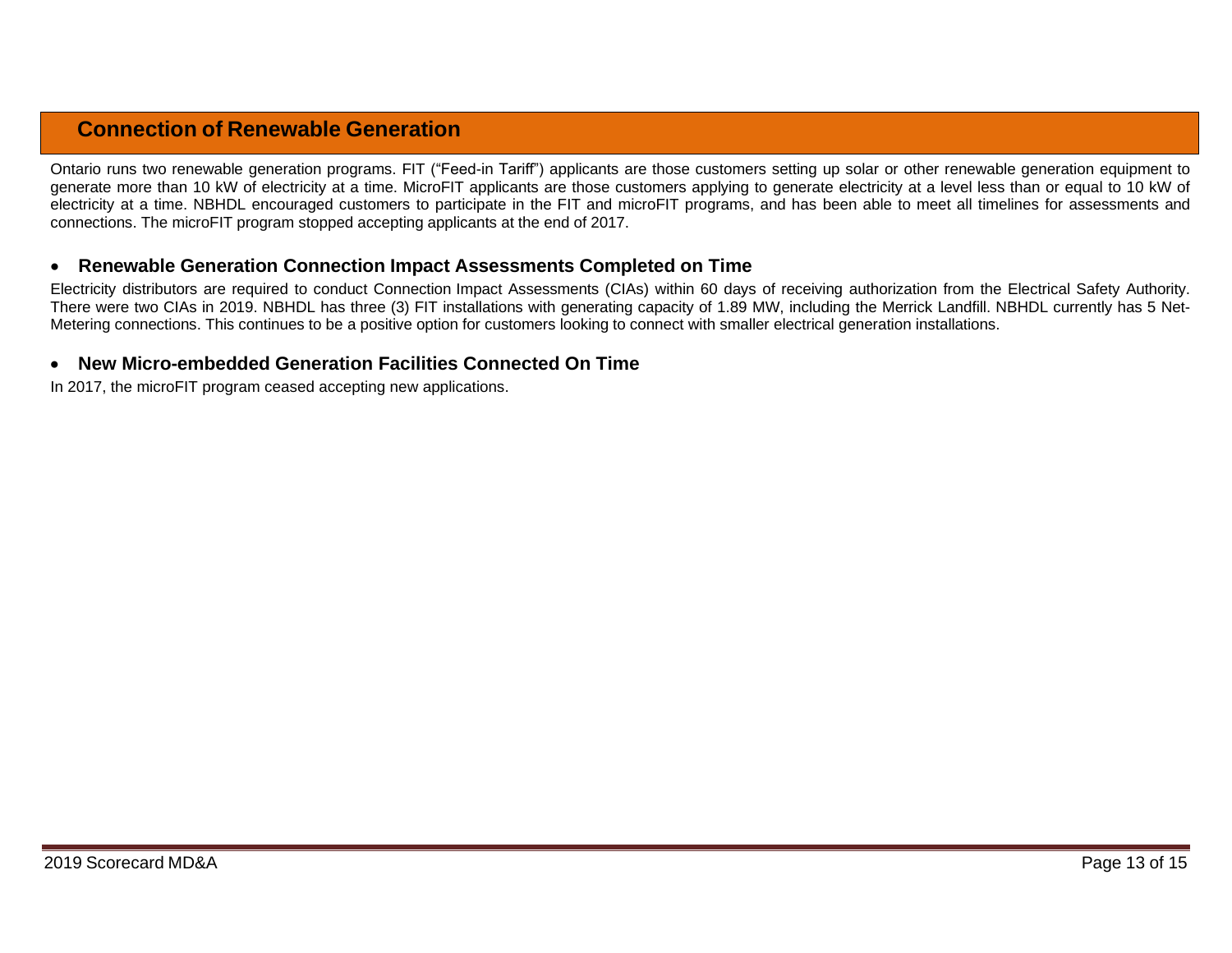# **Financial Ratios**

## • **Liquidity: Current Ratio (Current Assets/Current Liabilities)**

As an indicator of financial health, a current ratio that is greater than 1 is considered good as it indicates that the company can pay its short-term debts and financial obligations. Companies with a ratio of greater than 1 are often referred to as being "liquid". The higher the number, the more "liquid" and the larger the margin of safety to cover the company's short-term debts and financial obligations. NBHDL's current ratio decreased from 1.84 in 2018 to 1.69 in 2019 primarily due to a decrease in accounts receivable and an increase in short term debt. NBHDL's current ratio in subsequent years is expected to remain at current levels or slightly increase with future borrowing and continual management of accounts receivable and liabilities.

## • **Leverage: Total Debt (includes short-term and long-term debt) to Equity Ratio**

The OEB uses a deemed capital structure of 60% debt, 40% equity for electricity distributors when establishing rates. This deemed capital mix is equal to a debt to equity ratio of 1.5 (60/40). A debt to equity ratio of more than 1.5 indicates that a distributor is more highly levered than the deemed capital structure. A high debt to equity ratio may indicate that an electricity distributor may have difficulty generating sufficient cash flows to make its debt payments. A debt to equity ratio of less than 1.5 indicates that the distributor is less levered than the deemed capital structure. NBHDL held relatively stable in 2019 where the exchange of new debt was offset by a comparatively lower net income which is reflected in a slight increase in the ratio to 1.03 in 2019 as compared to 1.00 in 2018.

NBHDL manages its liquidity and debt to support its financial obligations and execute its operating and capital plans as well as maintain capacity and access to capital to support future development of the business. NBHDL's liquidity and leverage ratios are strong compared to the required covenant levels imposed by lenders.

### • **Profitability: Regulatory Return on Equity – Deemed (included in rates)**

NBHDL's last Cost of Service application was finalized in November 2015 and approved rates included an expected (deemed) regulatory return on equity of 9.30%. The OEB allows a distributor to earn within +/- 3% of the expected return on equity. When a distributor performs outside of this range, the actual performance may trigger a regulatory review of the distributor's revenues and costs structure by the OEB.

### • **Profitability: Regulatory Return on Equity – Achieved**

NBHDL's achieved return in 2019 was 6.14%, which is outside the +/-3% range allowed. Given that NBHDL was in the fifth year of a cost or service cycle and will return with a new application in late 2020 for 2021, this is not an indication of overall health or performance. No regulatory review was deemed necessary by the OEB.

Productivity improvements and operational efficiencies continue to be a priority for the business. NBHDL will continue to seek process improvements, find efficiencies and manage costs while delivering on the operational and capital programs that have been put before the OEB. NBHDL will continue to deliver electricity to its customers in a safe, reliable and efficient manner that provides good value for money while being responsive to customer and community needs and contributing to provincial and local public policy objectives.